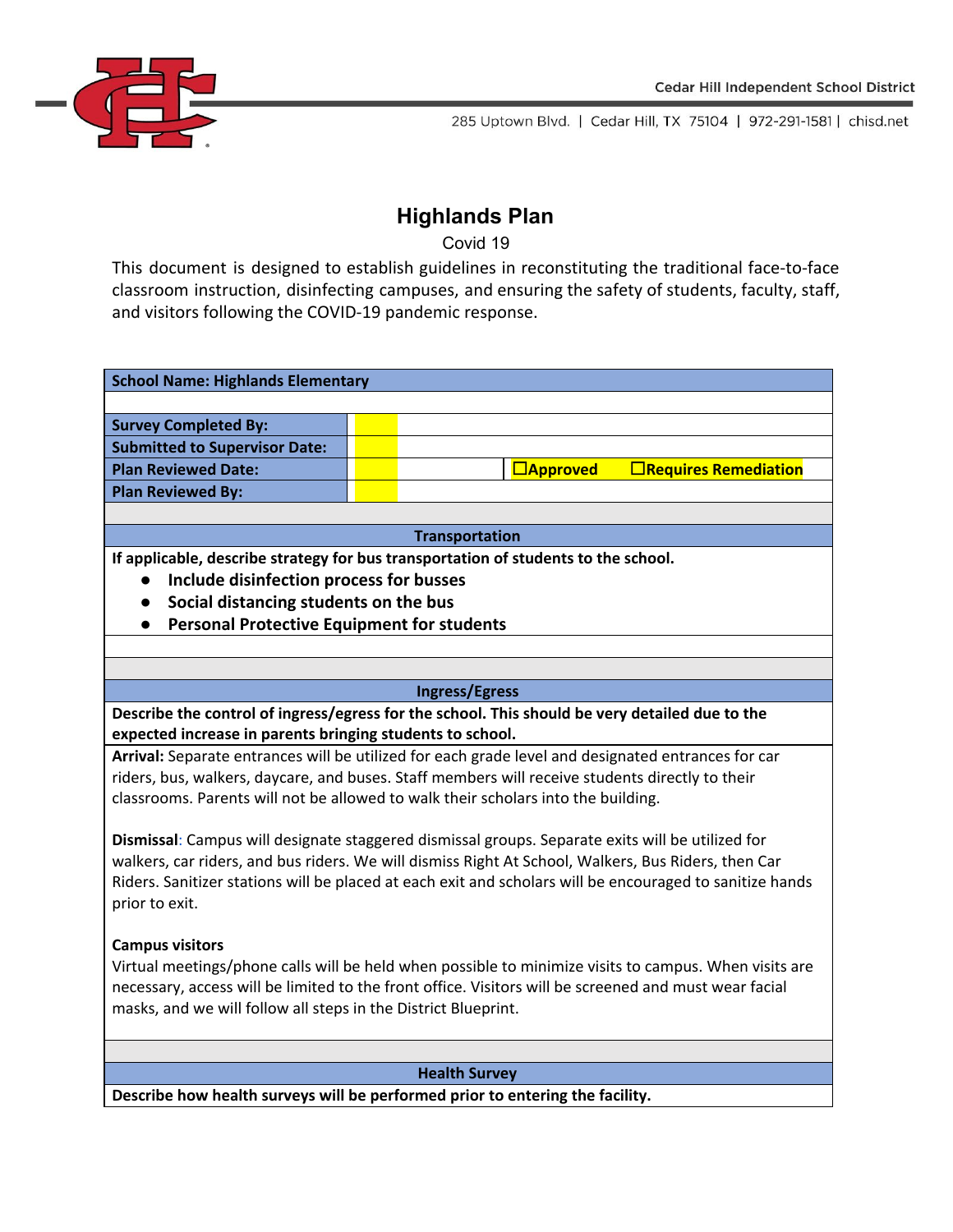

#### **1. Teacher and staff**

Teachers and staff will be required to complete a self-screening process prior to entering campus.

#### **From CHISD Blueprint***:*

Campus staff is required to complete the self-screening questions located at every entry point and scan the QR code upon entry.

● Staff are required to have masks on when entering the building and ensure that they ensure that scholars are wearing masks in the hallways and in classrooms.

● Staff will dismiss scholar cohorts using staggered scholar release into halls from these areas.

#### **2. Scholars -**

A parent or guardian will be required to screen their children for COVID-19 symptoms each day prior to sending them to school. Parents will need to take their child's temperature daily. Additional screening may be conducted during the school day.

Parents must ensure they do not send a child to school on campus if the child has COVID-19 symptoms or is lab-confirmed with COVID-19.

#### **From CHISD Blueprint**:

# **Scholars are required to wear facial coverings**.

Expectations for facial coverings are [here.](https://docs.google.com/document/d/1qWJOrDJ4oR1AOv8_Sr3b0vFL6mfx-eROHyGj_cjfPO8/edit)

● Wash hands or use hand sanitizer upon arrival.

● Scholars will be assigned to report to a specific area and will be expected to adhere to schedules for morning arrival.

● It is required that scholars and staff wear masks when entering the building and waiting in the designated waiting area.

Scholars should choose seats that have empty space (seats) empty in between seats.

● Scholars are expected to stay seated until they are dismissed by a staff member.

● Scholars can utilize the bathroom, but the number of scholars who enter will be limited to 2 scholars at a time. Scholars must observe social distancing while in the bathroom.

● Scholars must wash hands after leaving. If the bathroom door is

not propped, scholars are encouraged to use paper towels when opening a door

# **List the Contact Tracing team members on your campus**

Candice Griffin, Andrea Williams, Monica Balderas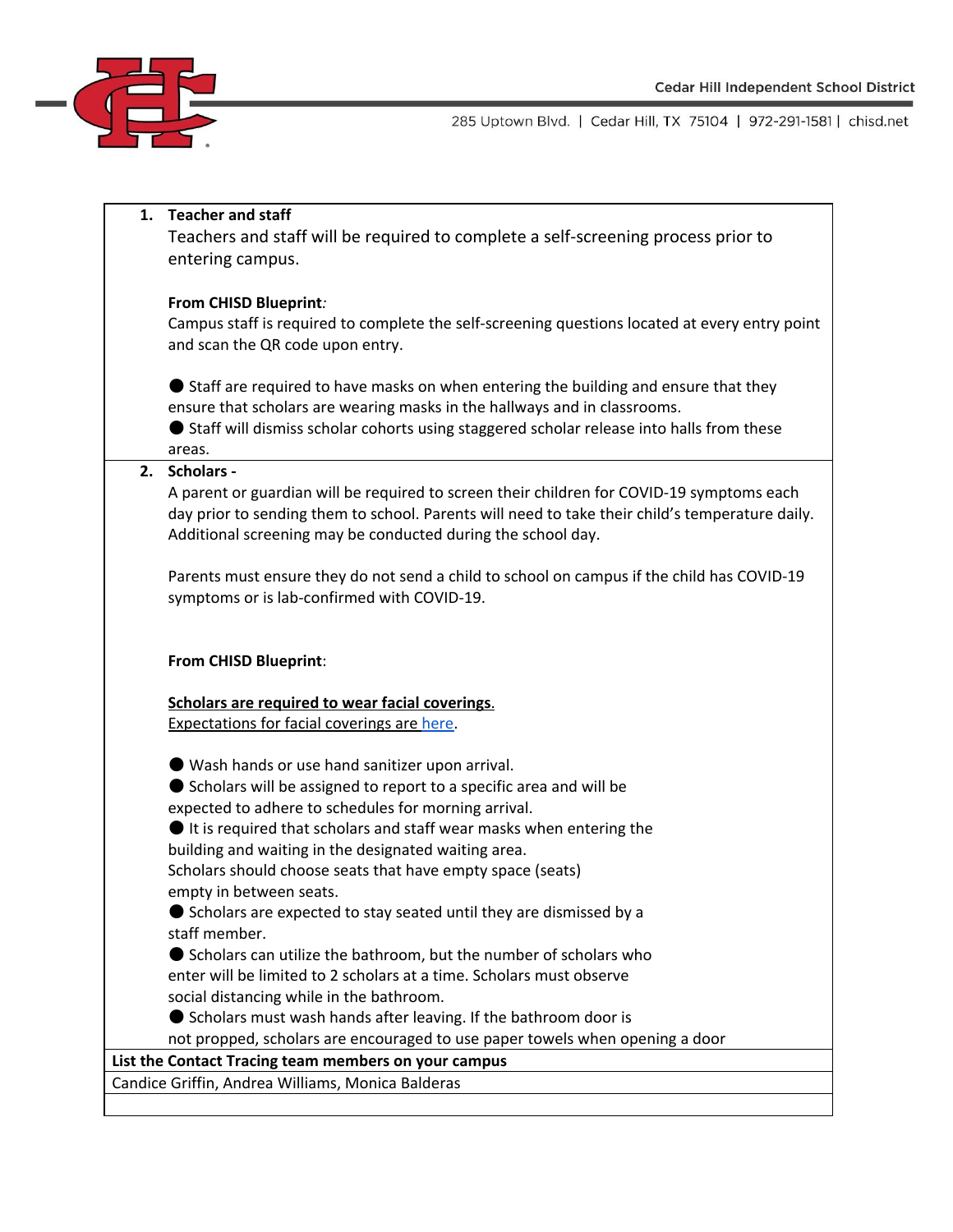

| List Isolation plan for the school. It should include the room number and persons responsible                                                                                                                                                                                                                                                                                                                                                                                                                                                                                                                                                                                                                                                                                                                                                                                                                                                                                                                                                                                                                                                                                                                                                                                                                                        |  |  |  |  |
|--------------------------------------------------------------------------------------------------------------------------------------------------------------------------------------------------------------------------------------------------------------------------------------------------------------------------------------------------------------------------------------------------------------------------------------------------------------------------------------------------------------------------------------------------------------------------------------------------------------------------------------------------------------------------------------------------------------------------------------------------------------------------------------------------------------------------------------------------------------------------------------------------------------------------------------------------------------------------------------------------------------------------------------------------------------------------------------------------------------------------------------------------------------------------------------------------------------------------------------------------------------------------------------------------------------------------------------|--|--|--|--|
| Room 203 or Clinic?                                                                                                                                                                                                                                                                                                                                                                                                                                                                                                                                                                                                                                                                                                                                                                                                                                                                                                                                                                                                                                                                                                                                                                                                                                                                                                                  |  |  |  |  |
| <b>Social Distancing</b>                                                                                                                                                                                                                                                                                                                                                                                                                                                                                                                                                                                                                                                                                                                                                                                                                                                                                                                                                                                                                                                                                                                                                                                                                                                                                                             |  |  |  |  |
| Describe the classroom space in reference to social distancing.<br><b>Classroom Schedules (add hyperlink)</b><br>$\bullet$<br><b>Teacher Rotation (if applicable)</b><br>$\bullet$<br><b>From CHISD Blueprint:</b>                                                                                                                                                                                                                                                                                                                                                                                                                                                                                                                                                                                                                                                                                                                                                                                                                                                                                                                                                                                                                                                                                                                   |  |  |  |  |
| <b>Standard Classroom Procedures</b><br>Classroom protocols and procedures will include expectations regarding not sharing<br>school supplies, social distancing, no or limited group work and hand washing or<br>sanitizing, etc. Teachers will ensure high-touch areas in the classroom are wiped in<br>between classes. Each classroom will be outfitted with the following:                                                                                                                                                                                                                                                                                                                                                                                                                                                                                                                                                                                                                                                                                                                                                                                                                                                                                                                                                      |  |  |  |  |
| Visual reminders of distancing requirements will be in all classrooms marking off<br>areas for common spaces and distancing best practices.<br>Refillable alcohol-based hand sanitizer stations.<br>$\bullet$<br>Access to disinfectant to sanitize working surfaces.<br>Whenever possible, scholars and staff will maintain consistent groupings of<br>$\bullet$<br>people to minimize the spread of the virus.<br>Technology should be utilized when scholars are involved in collaborative work.<br>$\bullet$<br>Group or pair work can be implemented while<br>$\bullet$<br>maintaining physical distancing.<br>In classroom spaces that allow it, consider placing scholar desks a minimum of six feet<br>$\bullet$<br>apart when possible.<br>In classrooms where scholars are regularly within six feet of one another, schools should plan<br>$\bullet$<br>for more frequent hand washing and/or hand sanitizing and should consider whether<br>increased airflow from the outdoors is possible.<br>The use of outdoor space for learning will be considered when possible. Classroom groups<br>$\bullet$<br>working outside will maintain at least 12-ft of social distancing from other classroom groups.<br>Teachers will rotate rooms so scholars will stay in their first period classroom with the<br>exception of P.E |  |  |  |  |
|                                                                                                                                                                                                                                                                                                                                                                                                                                                                                                                                                                                                                                                                                                                                                                                                                                                                                                                                                                                                                                                                                                                                                                                                                                                                                                                                      |  |  |  |  |
|                                                                                                                                                                                                                                                                                                                                                                                                                                                                                                                                                                                                                                                                                                                                                                                                                                                                                                                                                                                                                                                                                                                                                                                                                                                                                                                                      |  |  |  |  |
|                                                                                                                                                                                                                                                                                                                                                                                                                                                                                                                                                                                                                                                                                                                                                                                                                                                                                                                                                                                                                                                                                                                                                                                                                                                                                                                                      |  |  |  |  |
| <b>Supplies</b>                                                                                                                                                                                                                                                                                                                                                                                                                                                                                                                                                                                                                                                                                                                                                                                                                                                                                                                                                                                                                                                                                                                                                                                                                                                                                                                      |  |  |  |  |
| Describe how classroom supplies and materials will be managed.<br><b>Computers, Books, Magazines, Writing Utensils, etc.</b>                                                                                                                                                                                                                                                                                                                                                                                                                                                                                                                                                                                                                                                                                                                                                                                                                                                                                                                                                                                                                                                                                                                                                                                                         |  |  |  |  |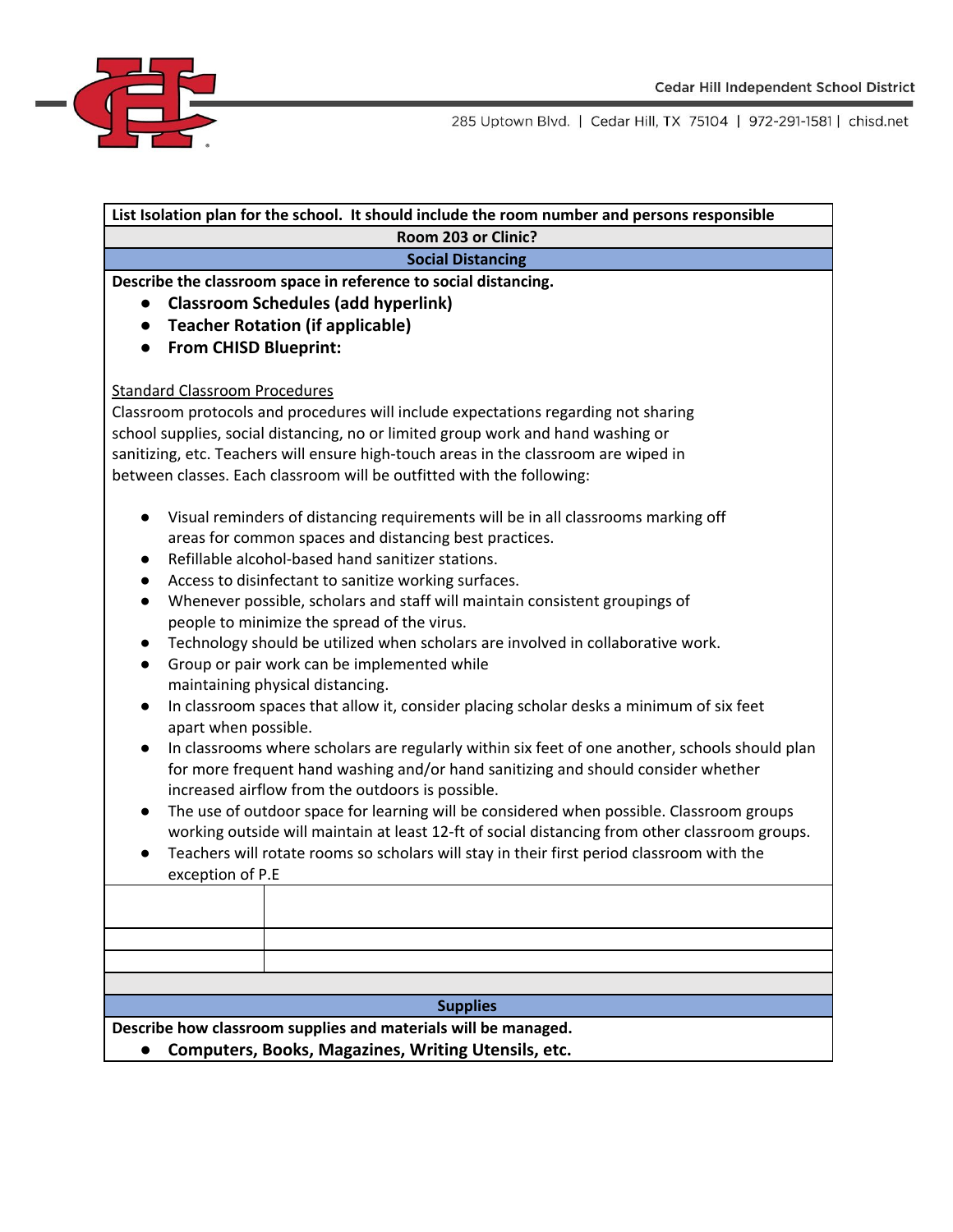

Scholars are expected to have their own electronic device and writing utensils to use for class. Ebooks will be used whenever possible and textbooks will be numbered and assigned to specific scholars. Scholars will not share school supplies and will sanitize shared items after each use.

# **● Who will distribute the PPE to staff and students** Individuals include: Administration, nurse, nurse aide, or counselor

**Common Areas**

#### **Describe how common areas will be managed for recommended physical distancing.**

#### **From CHISD Blueprint:**

- Scholars are expected to observe and follow school hall traffic flow directions while maintaining social distancing guidelines.
- Scholars and staff must wear face coverings in the halls and avoid gathering in large groups during passing periods.
- To prevent congregating during transition times, scholars will not be assigned an academic locker. Scholars will be permitted to bring backpacks to class.
- Staggered releases from each class will be organized to limit the number of scholars in the hallway during transitions.
- In two-way halls, scholars are expected to stay to the far right of the hall when walking.
- Visual markers will be developed to help scholars maintain physical distances and adhere to established campus traffic flow in hallways.
- Traffic patterns will be established throughout the campus that separate individuals to the greatest extent possible.

Scholars should immediately report to their next class and not congregate in the hallway.

#### **Cafeteria**

**How will meal times be managed with respect to physical distancing and disinfection?**

#### **From the CHISD Blueprint:**

- Scholars will be expected to follow campus guidelines for cafeteria procedures.
- Scholars will be seated according to a seating plan for scholars consistent with social distancing guidelines
- All scholars are expected to wash hands or use hand sanitizer prior to entering the cafeteria.
- Scholars are encouraged to read and adhere to the expectations and posted directional prompts/signs to ensure for proper social distancing.
- Scholars will sit at a table with lunch.

#### **Student Mixing**

**Describe how limiting student mixing will be managed.**

- **● Extra-curricular activities (sports, clubs, etc.)**
- **● Music classes, Physical Education**
- **● Passing periods**

**Extra-curricular activities (sports, clubs, etc.)**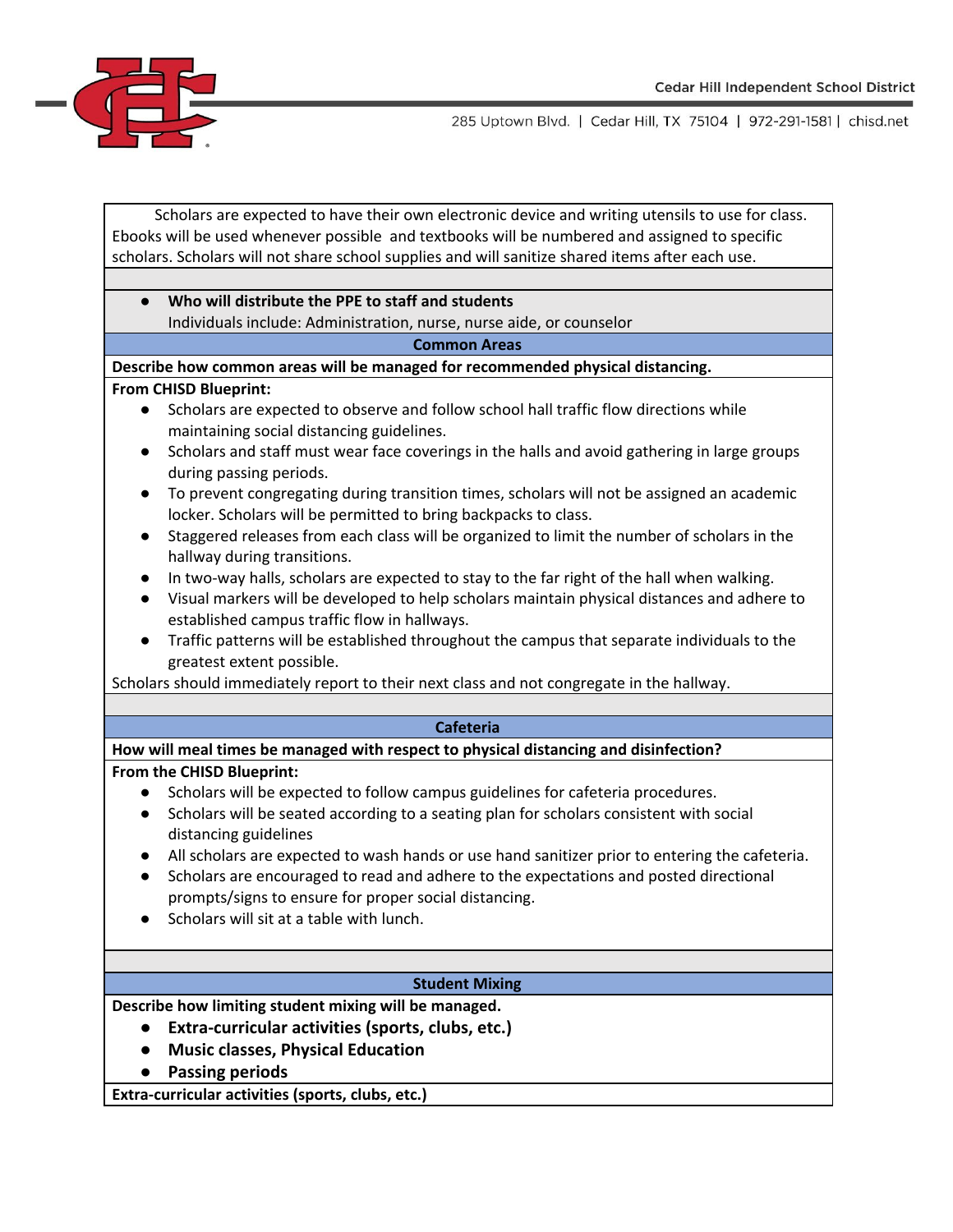

No assemblies or other gatherings of more than 9 people will be held such as dances, back to school events, and performances.

We will not have after-school clubs.

PTA Meetings will be held virtually.

We will not have class parties or treats at this time.

We will only have virtual field trips.

### **Band classes, Music, Theatre**

#### **From CHISD Blueprint:**

- Large group practice sessions, sectionals and rehearsals will adhere to social distancing guidelines provided by an authorized entity (e.g., CHISD, TEA, UIL, etc.).
- Fine arts music private lesson teachers will not be allowed to teach on campus facilities until further guidance is provided by an authorized entity. Private lessons may continue to be conducted virtually if agreed upon between individual families and the lesson teacher. All district guidelines and pricing will continue to be adhered to.
- Off-campus fine arts performances will only be conducted if specific guidance is provided by an authorized entity (e.g., CHISD, TEA, UIL, etc.).
- Concerts/performances may be adjusted based on health and safety guidelines provided by an authorized entity (e.g., CHISD, TEA, UIL, etc.) including but not limited to transportation procedures, number of attendees, and the orientation of concerts.
- All fine arts performances will be streamed online when possible.
- Booster club meetings should be held virtually to minimize outside exposure to campuses.
- Scholars will access private practice rooms and communicate virtually with private lesson instructors.
- Scholars will use their own instruments

# **Physical Education**

# **From CHISD Blueprint:**

- Whenever possible, physical education classes will be held outside to allow for maximum physical distance between scholars.
- Any activities bringing in scholars to close physical contact will be avoided.
- Visual markers will be on the gym floor and bleachers as reminders of social distancing rules.
- Procedures will be implemented in the locker rooms to limit social distancing.
- Equipment will be disinfected after each use.
- Activities requiring multiple scholars to touch or handle the same equipment will be avoided.
- Sanitizing areas and access to handwashing will be provided.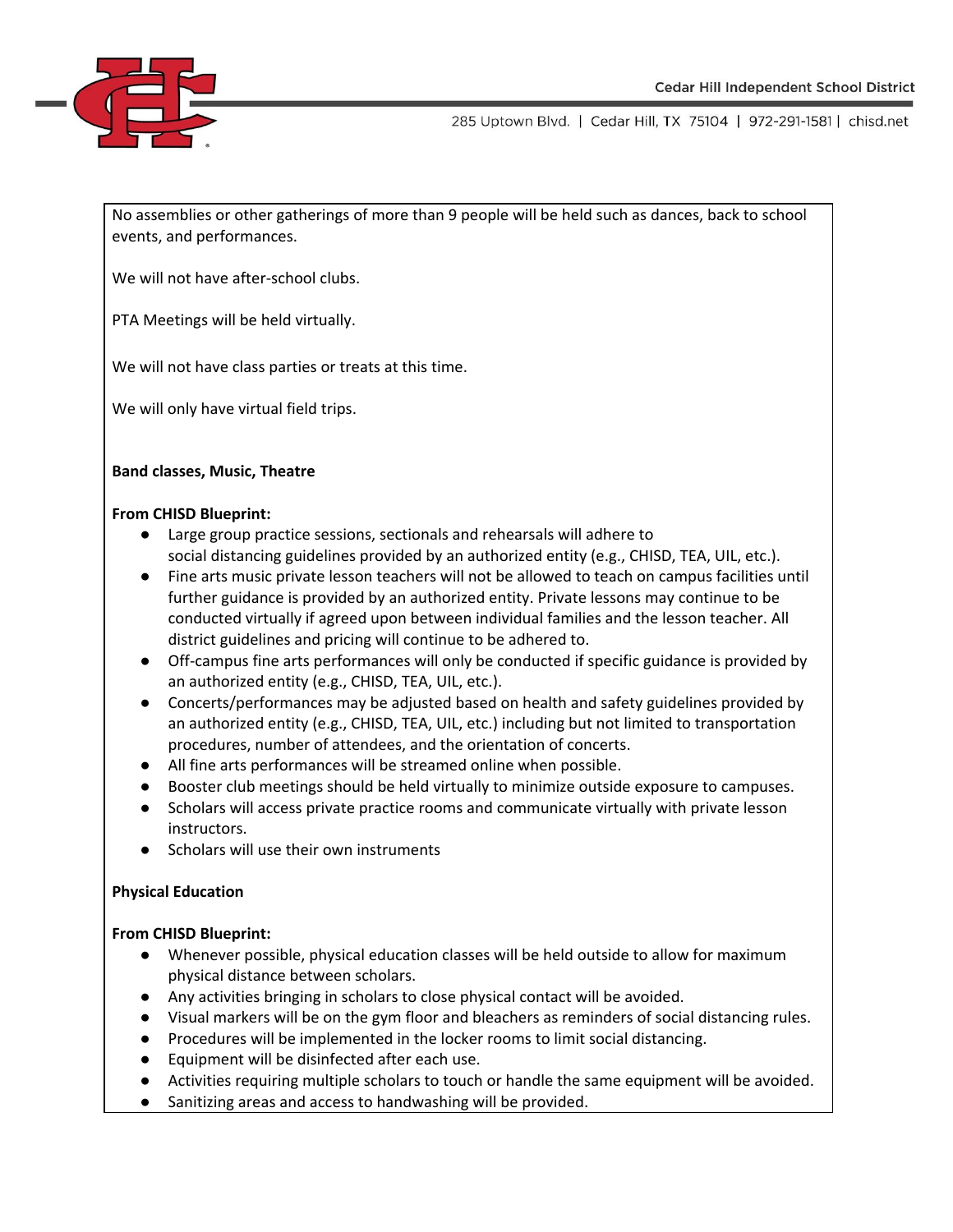

#### **Art**

- Scholars will be required to wear masks in the art classroom.
- Appropriate social distancing measures will be followed.
- Scholars will use their own art supplies to minimize sharing equipment, tools and materials as much as possible.
- In the event that art materials are shared, they will be sanitized and wiped down after each use.
- Scholar work areas will be sanitized in between use.

#### **Library**

- Social distancing will be maintained while in the library.
- Scholars and staff will wash/sanitize hands upon entering and after visiting the library.
- High-touch surfaces (e.g., table tops, chairs, door handles, etc.) will be disinfected regularly.
- Occupancy will be limited.

Visual markers will be developed to help scholars maintain physical distances and adhere to established campus traffic flow in hallways.

Scholars and staff must wear face coverings in the halls and avoid gathering in large groups during passing periods

#### **Nurses Office**

**Describe how personnel will handle regular medication distribution, manage persons presenting as ill, and potential outbreaks.**

- Nurse and Nurse aid will manage clinic responsibilities- (medication distribution and students presenting ill)
- In the case a student is sent to the clinic showing Covid-19 symptoms they will be sent to the clinic with a specialized nurse pass. The nurse will direct the student to the isolation room, located next door to the clinic. The class will evacuate the classroom to the holding space, Rm 203, and sanitation will be completed by custodial staff.
- The nurse or nurse aid will close the clinic to any new students by placing a sign on the door stating the clinic is closed and go to the front office for help. Front office staff ,attendance clerk and secretary, will be trained to facilitate basic clinic tasks.
- Nurse will follow district protocol on isolation rooms and parent contact. Nurse or nurse aide will monitor the isolation room until parent pickup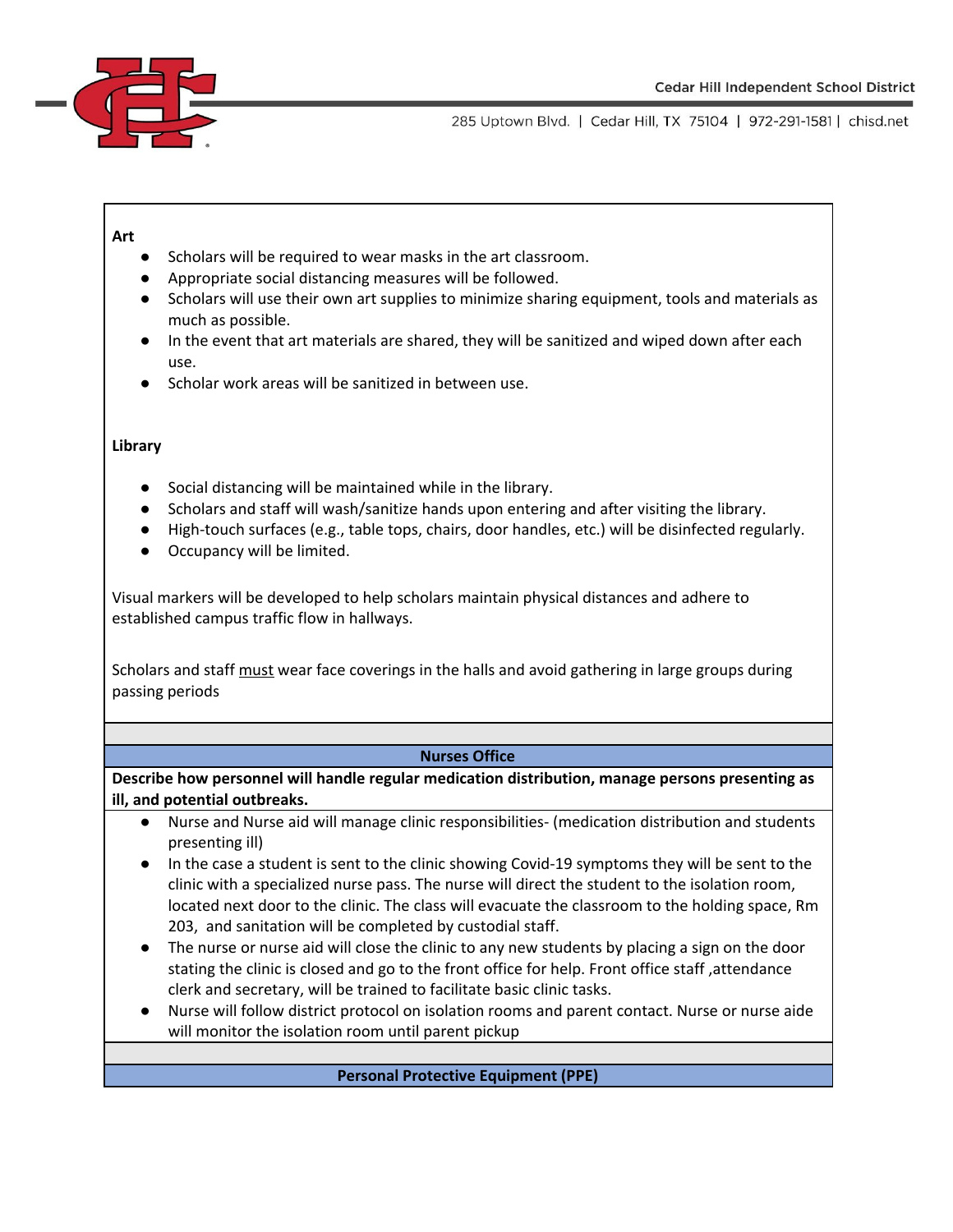

#### **Face Coverings (CHISD Blueprint)**

Personal Protective Equipment (PPE) is for protection and to mitigate the spread of COVID-19. At times these items may be mandated for scholars, staff, and guests; at other times it may be highly recommended.

Facial coverings are required for all scholars in CHISD. These items will be worn at all times with the following exceptions:

- Eating and drinking
- Certain classroom activities as permitted by the teacher
- Certain times in physical education classes when permitted
- Any documented illness or disability that prevents a scholar from wearing the mask

Facial coverings (masks, buffs) that are required and/or that are opted for will follow the following guidelines:

- Solid colors or prints
- Solid colors or prints with Cedar Hill ISD Logo or names or logos of Cedar Hill ISD or campus programs, clubs, or organizations.
- NOT ALLOWED: Prints that promote or include pictures or writings related to alcoholic beverages, tobacco, drugs, political affiliation or anything politically sensitive, vulgarity, rudeness, violence, criminal activity, or promote clubs, activities, or organizations that are not Cedar Hill ISD sponsored.
- No facial coverings or any other Personal Protective Equipment will be allowed if they in any way cause a distraction or disruption to the educational setting.

| <b>Students</b>                                                                 |                                                                                   |  |  |  |
|---------------------------------------------------------------------------------|-----------------------------------------------------------------------------------|--|--|--|
| <b>Faculty</b>                                                                  |                                                                                   |  |  |  |
| <b>Staff</b>                                                                    |                                                                                   |  |  |  |
| <b>Environmental Staff</b>                                                      |                                                                                   |  |  |  |
| <b>Visitors</b>                                                                 |                                                                                   |  |  |  |
|                                                                                 |                                                                                   |  |  |  |
| <b>Disinfection/Sanitation</b>                                                  |                                                                                   |  |  |  |
| Describe disinfection protocols for the facility and the frequency of cleaning. |                                                                                   |  |  |  |
| <b>Classrooms</b>                                                               | Classrooms will be sanitized daily at the end of the school day once all scholars |  |  |  |
|                                                                                 | have left the space. Teachers and scholars will sanitize desk and materials at    |  |  |  |
|                                                                                 | least once within the duration of instruction.                                    |  |  |  |
| <b>Common Rooms</b>                                                             | Rooms will be sanitized upon the completion of the activity within the space.     |  |  |  |
|                                                                                 | Teachers, scholars, or custodial staff will perform the sanitation of the space.  |  |  |  |
|                                                                                 | Only developmentally appropriate scholars will be responsible for sanitation      |  |  |  |
|                                                                                 | tasks.                                                                            |  |  |  |